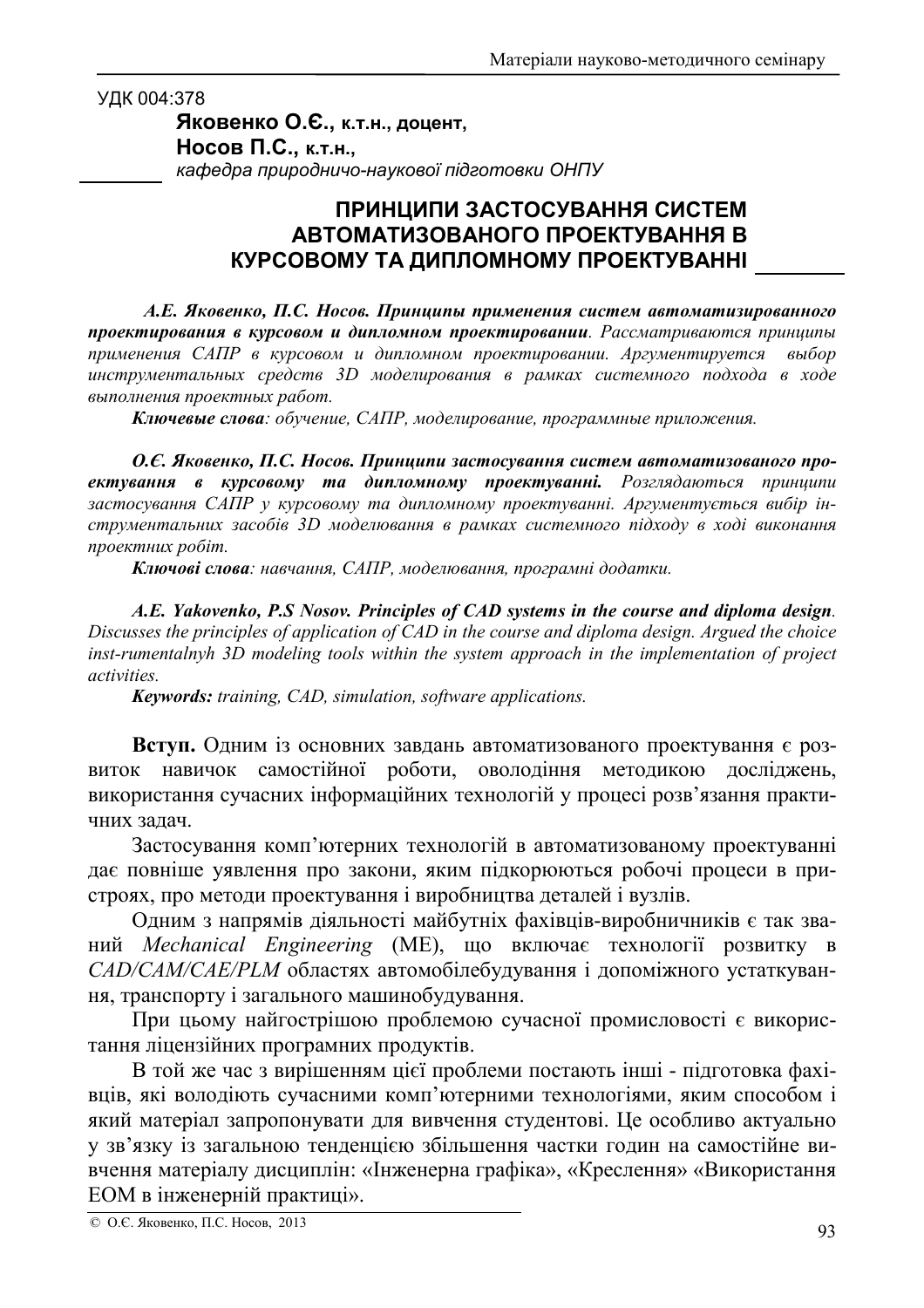Виклад основного матеріалу. Щоб зрозуміти значення автоматизованих систем, необхідно вивчити різні завдання і операції, які доводиться вирішувати і виконувати в процесі розробки і виробництва будь-якого продукту, у тому числі автомобіля. Всі ці завдання, взяті разом, називаються життєвим циклом  $\omega$ <sub>6</sub> (approximation of the product cycle) (puc. 1.1).

Життєвий цикл промислових виробів включає ряд етапів, починаючи від зародження ідеї нового продукту до його утилізації після закінчення терміну використання. Основні етапи життєвого циклу промислової продукції продемонстровано на рис.1.1. До них відносяться етапи проектування, технологічної підготовки виробництва (ТПВ), власне виробництва, реалізації продукції, експлуатації і, нарешті, утилізації.



Рис. 1.1. Життєвий цикл виробу

На всіх етапах життєвого циклу є свої цільові установки. При цьому учасники життєвого циклу прагнуть досягти поставлених цілей з максимальною ефективністю. На етапах проектування, ТПВ і виробництва потрібно забезпечити виконання вимог, що пред'являються до проектованого продукту, при заданому ступені надійності виробу і мінімізації матеріальних і тимчасових витрат, що необхідне для досягнення успіху в конкурентній боротьбі в умовах ринкової економіки. Поняття ефективності охоплює не тільки зниження собівартості продукції і скорочення термінів проектування і виробництва, але і забезпечення зручності освоєння і зниження витрат на майбутню експлуатацію виробів. Особливу важливість вимоги зручності експлуатації мають для складної техніки, наприклад, в таких галузях, як автомобілебудування.

Специфіка завдань, що вирішуються на різних етапах життєвого циклу виробів, обумовлює різноманітність вживаних програмних засобів. На рис. 1.1 вказані основні типи програмних засобів з їх прив'язкою до тих або інших етапів життєвого циклу виробів.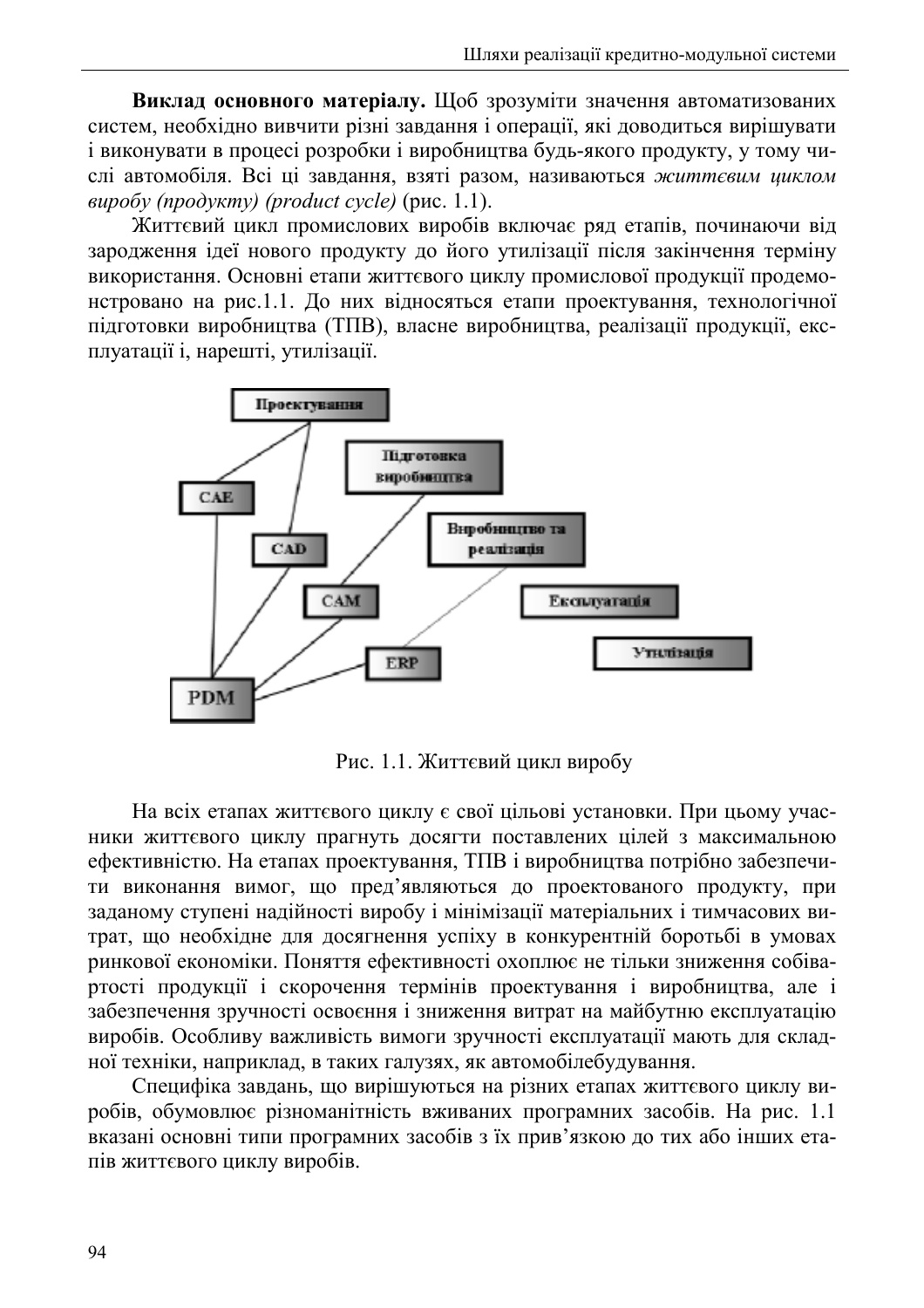Етап проектування включає стадії, починаючи з вироблення концепції (зовнішнє проектування) виробу і закінчуючи випробуваннями дослідного зразка або партії виробів. Зовнішнє проектування зазвичай включає дослідження потреб в запланованих виробах (бізнес-планування), розробку технічної і комерційної пропозицій на основі вимог, пред'явлених замовником, і формування технічного завдання (ТЗ). Іноді зовнішнє проектування на підприємстві виконує відділ маркетингу, тоді цю стадію виділяють з етапу проектування і називають етапом маркетингу.

Сучасне проектування на виробництві здійснюється системами автоматизованого проектування (CAIIP) (*CAD System – Computer Aided Design System*). У САПР машинобудівних галузей промисловості виділяться системи функціонального, конструкторського і технологічного проектування. Перші з них називають *системами розрахунків і інженерного аналізу* або системами САЕ (Computer Aided Engineering). Системи конструкторського проектування називають системами CAD (Computer Aided Design). Проектування технологічних процесів складає частина технологічної підготовки виробництва і виконується в *CAM* (*Computer Aided Manufacturing*).

Інформаційна підтримка етапу виробництва продукції здійснюється авто- $\alpha$  *Mamuзованими системами управління підприємством (АСУП).* До АСУП 
*ERP* (*Enterprise Resource Planning*).

Для вирішення проблем сумісного функціонування компонентів САПР різного призначення, координації роботи систем CAE/CAD/CAM, управління проектними даними і проектуванням розробляються системи, що отримали назву систем управління проектними даними PDM (*Product Data Management*). Системи PDM або входять до складу модулів конкретної САПР, або мають самостійне значення і можуть працювати спільно з різними САПР.

Слід зазначити, що сучасне виробництво автомобілів передбачає спільну роботу багатьох підприємств. А оскільки процеси проектування і управління виробництвом на підприємствах виконуються за допомогою автоматизованих систем, то необхідна інформаційна взаємодія цих систем. Крім того, така ж взаємодія необхідна між виробниками і споживачами продукції.

Класифікують САПР по ряду ознак, наприклад, по додатку, цільовому призначенню, функціональній повноті, характеру базової підсистеми – ядра  $CATIP.$ 

По додатках найбільш представницькими і широко використовуваними  $\epsilon$ наступні групи САПР:

- для застосування в галузях загального машинобудування. Їх часто називають машинобудівними САПР або MCAD (Mechanical CAD) системами;

- для радіоелектроніки: системи ECAD (Electronic CAD) або EDA (Electronic Design Automation);

- в області архітектури і будівництва.

Крім того, відоме велике число спеціалізованих САПР, або що виділяються у вказаних групах, або що представляють самостійну гілку в класифікації. При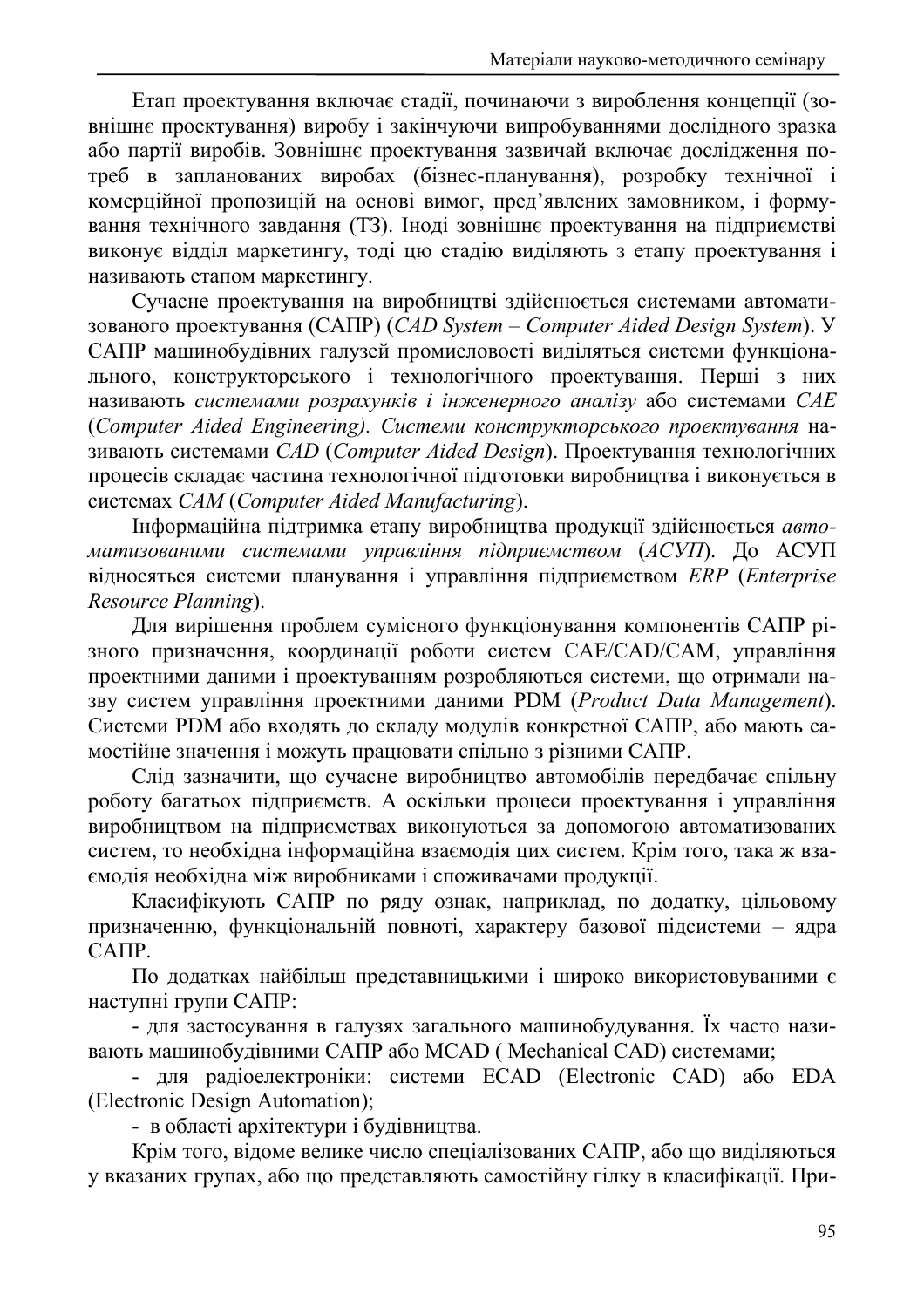кладами таких систем є САПР великих інтегральних схем (ВІС); САПР апаратів що літають; САПР електричних машин і тому подібне.

По функціональній повноті умовно розрізняють САПР трьох рівнів:

- до нижнього рівня відносяться програми, що реалізують 2d моделі у вигляді креслень і ескізів, наприклад: пакети російських розробників БАЗИС-Конструктор 4.5 (Базис), Графіка-81 **(IHCTHTVT)** проблем управління). SPRUTCAD (СПРУТ-ТЕХНОЛОГІЇ), креслярсько-графічний редактор АРМ Graph (НІЦ АПМ), CADMECH і CADMECH LT на базі AUTOCAD, T-flex CAD LT (Топ Системи) та ін..

- на середньому рівні розташовуються програмні комплекси, які дозволяють створювати тривимірну геометричну модель порівняно нескладного виробу в основному методом твердотільного моделювання. До цих програмних комплексів можна віднести: AUTOCAD і AUTOCAD Mechanical Desktop (Autodesk), KOMПAC-ГРАФІК (Аскон), Solid Works (Dassault Systemes), Solid Edge (Unigraphics Solutions), POWERSHAPE (Delcam pic) та ін..;

- найбільш потужні програмні системи крізного проектування і виробництва розташовані на верхньому рівні. Серед них можна виділити: Delcam, Catia (Dassault Systemes, Франція), Euclid<sup>3</sup> (EADS Matra Datavision, Франція), UNIGRAPHICS (Unigraphics Solutions, CIIIA), Pro/ENGINEER [1].

Отже САПР сімейства Delcam є середовищем розробки деталей і конструкцій з різноманітного матеріалу, що відповідає вимогам поточного проекту. У програмних продуктах Delcam проектується конструкція, яка буде відповідати багатьом вимогам. Конструкція змінюється з появою поточних корегувальних дій чи змін умов. У результаті проекту отримуємо трьохвимірну модель, яка фізично відтворюється на верстатах з ЧПК [2].

Кожен проект при цьому передбачає розбиття його на два етапи, які будуть реалізовані в різних програмах середовищах:

Перший етап передбачає проектування тривимірної моделі майбутньої деталі (конструкції) та проектування інших компонентів. Створення деталей відбувається за допомогою Delcam Powershape. Тривимірна модель дозволяє виконати імітацію розміщення внутрішніх елементів, правку і зміну геометрії  $\lceil 3 \rceil$ .

Другий етап передбачає створення програми для верстата з ЧПК з метою створення сегменту і компонентів за допомогою фрезерування. Створення коду програми відбувається в програмі Delcam Featurecam. Для реалізації другого етапу необхідно виконати імпорт готової тривимірної деталі з першого етапу, після чого на основі геометрії деталі вибирається тип обробки, обираються необхідні інструменти та ін. Таким чином з'являється можливість отримати готовий виріб, тим самим замкнувши виробничий цикл від проектування до виготовлення кінцевого продукту.

Delcam PowerSHAPE представляє собою сучасний гібридний продукт з суцільним поверхневим моделюванням.

Суцільне моделювання - це легкі і швидкі операції об'єднання, віднімання та перетину. Поверхневе моделювання - це необмежена складність просторових елементів і унікальні можливості їх редагування.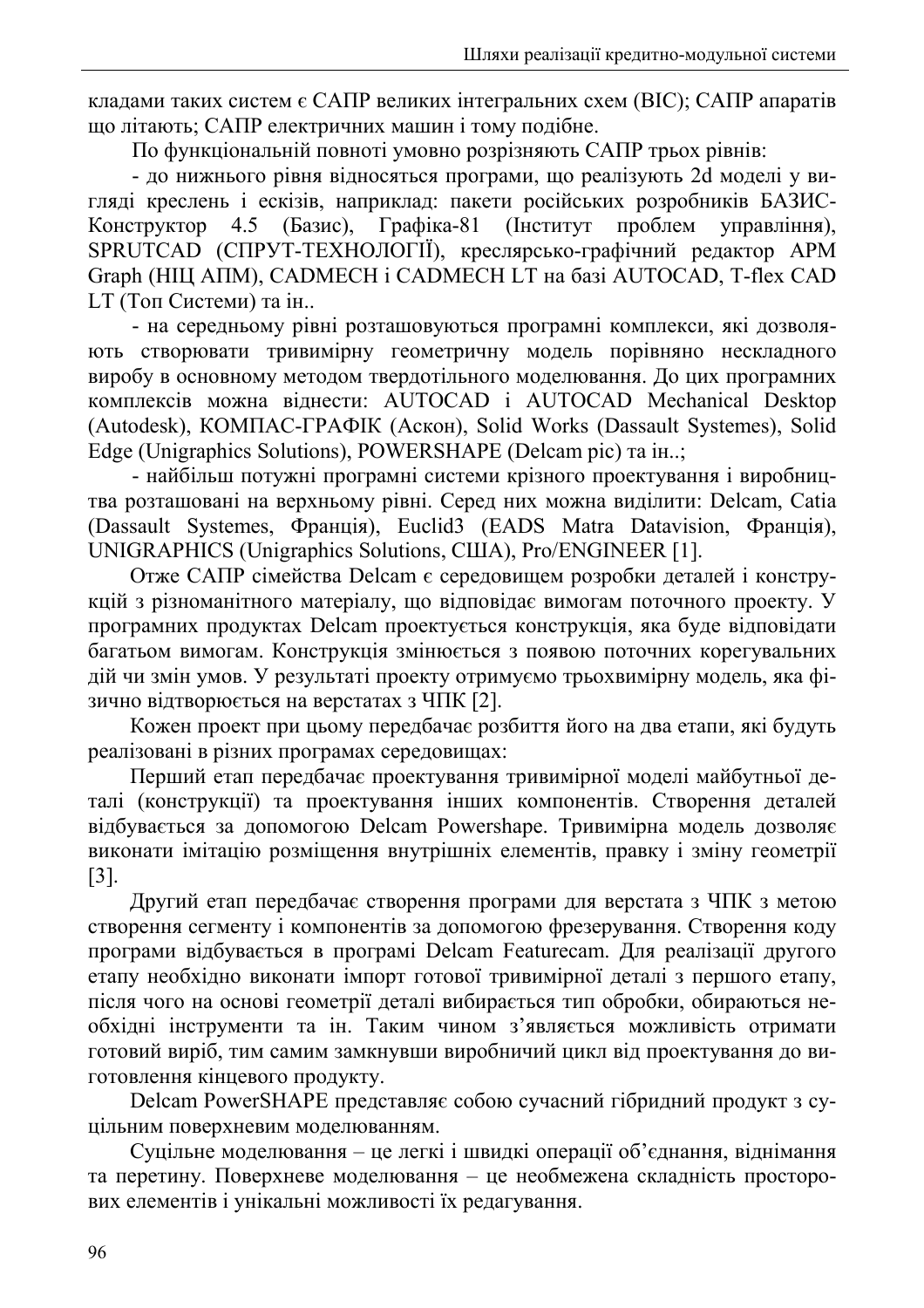







В системі PowerSHAPE реалізована концепція Total Modeling, яка дозволяє в єдиному середовищі моделювання комбінувати різні елементи моделювання: каркасне, суцільне, поверхневе.  $\phi$ асетне  $\dot{1}$ рельєфне. I Ie лає проектувальнику свободу дій. Де треба швидко і легко побудувати прості форми, він використовує прийоми суцільного моделювання, в цьому випадку використовуються всі можливості ядра Parasolid. Якщо потрібно створити художню форму, він використовує всі переваги управління формою в поверхневому моделюванні. Це особливо важливий момент під час створення корпусу автомобіля. Використовуючи можливості реверсивного інжинірингу, в дизайн модель можна включити фасетні елементи, отримані після сканування макету або зразка, крім того в системі є унікальна можливість наносити на модель об'ємні рельєфи та текстури. Можна наносити не тільки об'ємні написи, знаки і фігури, але і різні текстури і тиснення, які надалі можна передати на верстат з ЧПК для обробки.

Поверхневе моделювання є найбільш систороною PowerSHAPE. льною пакета Побудова поверхонь за допомогою набору проінструментів PowerSHAPE **СТИХ** містить величезний потенціал для редагування форми. Студентові досить обрати вихідний набір даних і PowerSHAPE автоматично пропонує найбільш зручний спосіб побудови поверхні.

 $a\overline{0}$ вибірковому видаленні вихідних При додаванні елементів PowerSHAPE одразу ж аналізує метод створення поверхні і пропонує оптимальний варіант. Під час проектування у студента на будь-якому етапі зберігається можливість самостійно задавати необхідний спосіб і параметри побудови складної форми. Унікальні інструменти, такі як, морфінг, дозволяють змінювати дизайн виробу однією операцією, замінюючи дуже тривалий і трудомісткий процес почергової модифікації потрібних елементів виробу. Він ідеально підходить для опрацювання нового дизайну і дозволяє швидко переглянути ймовірні варіанти проектування автомобіля.



FeatureCAM у свою чергу, система лля швидкої автоматизованої підготовки керуючих програм, заснована на розпізнаванні типових елементів (під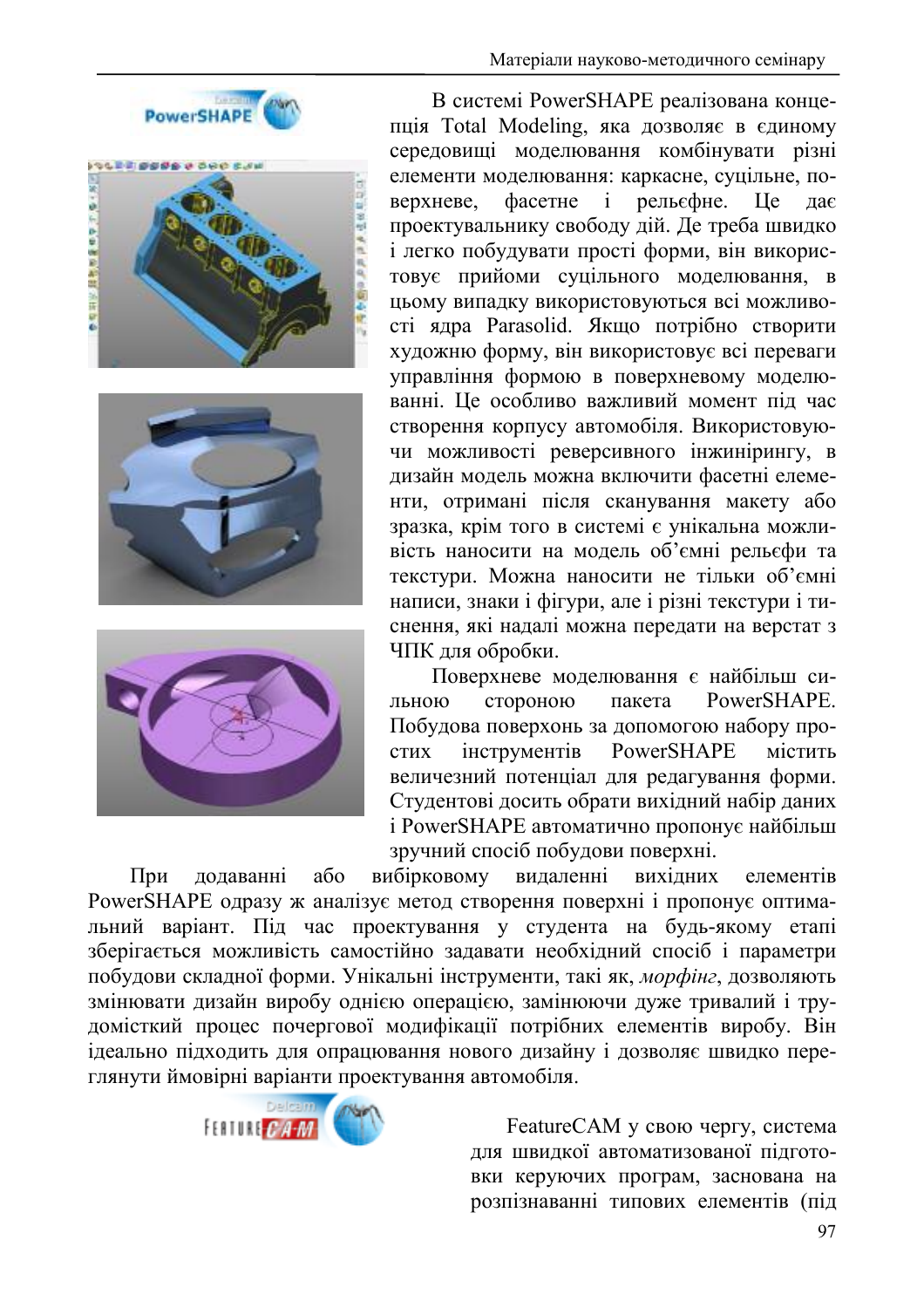





визначення «типові елементи». «Features», потрапляють такі геометричні об'єкти деталі, як: отвори, лиски, канавки, стінки ребра жорсткості та ін.).

Дана система призначена для складання керуючих програм для широкого спектру верстатів: токарних, фрезерних, токарно-фрезерних, свердлильних верстатів.

Перевага FeatureCAM перед іншими САМ-системами - це високий ступінь автоматизації прийняття рішень. У базі знань системи закладені типові технології обробки різних елерекомендованим ментів  $\overline{3}$ інструментом і режимами різання (типові технології та режими можна налаштовувати під власне виробницт- $RO$ ).

Це дозволяє звести до мінімуму можливі помилки при програмуванні, викликані людським фактором, і скоротити час пілготовки керуючих програм для ЧПК.

Висновок. Майбутньому фахівцеві, що проектує складну систему, важливо вміти сформулювати її цілі і організувати розгляд системи з позиції поставлених цілей. Тоді можна відкинути зайві і малозначні частини при проектуванні і моделюванні, перейти до постановки завдань оптимізації.

Отже під час планування навчального курсу щодо застосування САПР необхідно дотримуватись вказаних вище вимог та умов [4 ... 14].

Слід також зазначити, що високий рівень проектування можливий лише під час розвитку творчої активності студентів політехнічного профілю. Зокрема необхідно зауважити на необхідність залучення студентів до участі у різноманітних конкурсах та олімпіадах з 3D моделювання як на місцевому внутрішньовузівському рівні так і на рівні міста, області та України. Високі показники та досягнення студентської молоді у таких конкурсах стануть взірцем для студентів наступних років.